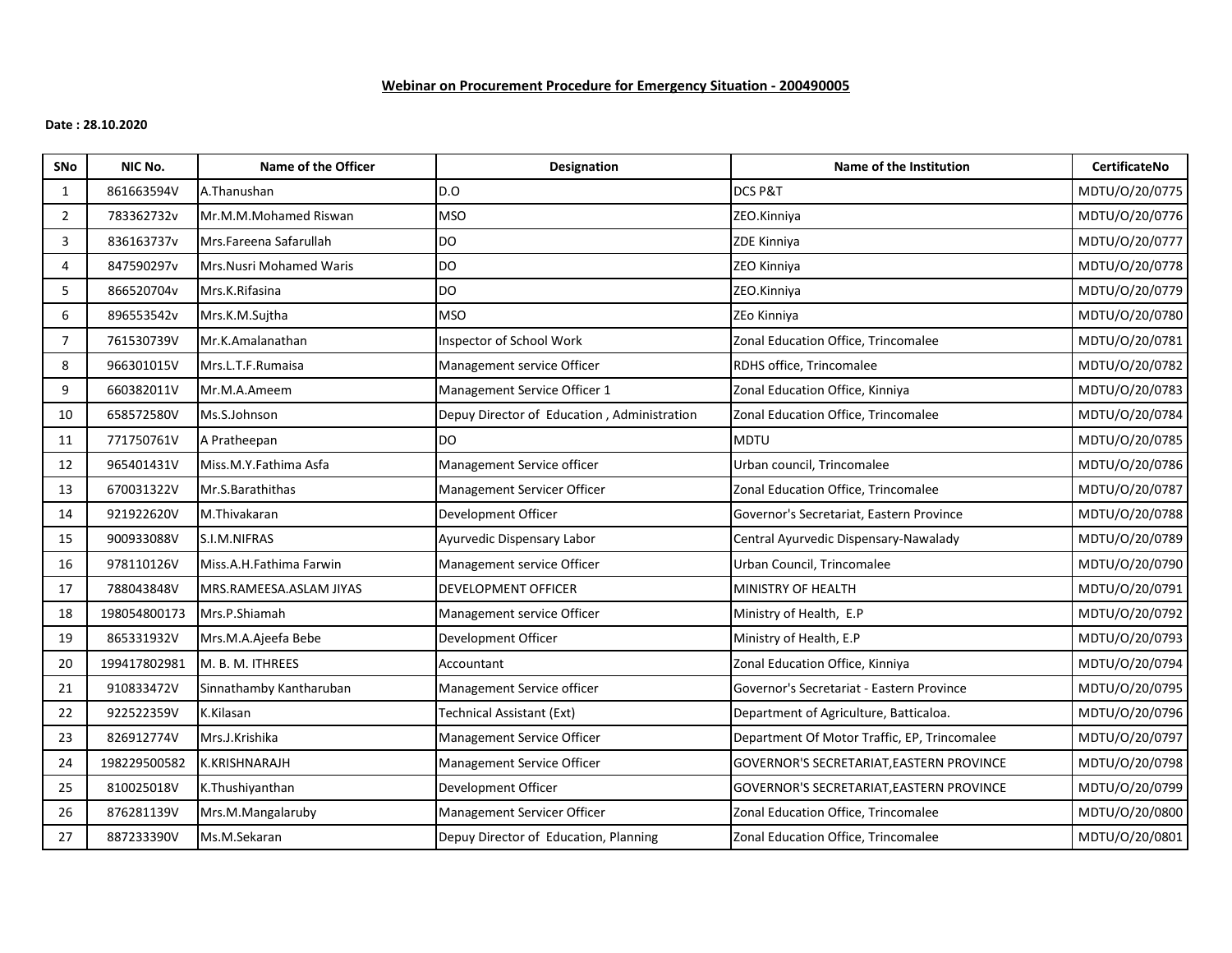# **Webinar on Procurement Procedure for Emergency Situation - 200490005**

### **Date : 28.10.2020**

| SNo | NIC No.      | <b>Name of the Officer</b>  | <b>Designation</b>              | Name of the Institution                      | <b>CertificateNo</b> |
|-----|--------------|-----------------------------|---------------------------------|----------------------------------------------|----------------------|
| 28  | 940571430V   | M.R.M.Tharik                | MSO-iii                         | Governor's Secretariat - EP                  | MDTU/0/20/0802       |
| 29  | 765621321V   | Mrs.S.B.M.Nawas             | Management Service Officer - 1  | Zonal Education Office, Kinniya              | MDTU/0/20/0803       |
| 30  | 722300181V   | Mr.J.A.Nimalesh             | Accountant                      | Zonal Education Office, Trincomalee          | MDTU/0/20/0804       |
| 31  | 628351228V   | Inthradevi Kathirkamathamby | <b>MSO</b>                      | PDHS                                         | MDTU/0/20/0805       |
| 32  | 658141147V   | Mrs.T.Manogaran             | <b>MSO</b>                      | <b>PDHS</b>                                  | MDTU/0/20/0806       |
| 33  | 690550423V   | T.Thiruchelvam              | <b>MSO</b>                      | <b>PDHS</b>                                  | MDTU/0/20/0807       |
| 34  | 691511308V   | P.Navaloganathan            | <b>MSO</b>                      | <b>PDHS</b>                                  | MDTU/0/20/0808       |
| 35  | 757091950V   | A.C.S Fareena               | <b>DO</b>                       | <b>PDHS</b>                                  | MDTU/0/20/0809       |
| 36  | 790542452X   | K.Partheepan                | <b>MSO</b>                      | <b>PDHS</b>                                  | MDTU/0/20/0810       |
| 37  | 197731201931 | T.Rajilharan                | Management Service Officer      | <b>Provincial Planning Secretariat</b>       | MDTU/0/20/0811       |
| 38  | 198172102603 | T.Nithiyananthy             | Management Service Officer      | <b>Provincial Planning Secretariat</b>       | MDTU/0/20/0812       |
| 39  | 671971094V   | N.Thamilchelvan             | Deputy Chief Secretary-Planning | <b>Provincial Planning Secretariat</b>       | MDTU/0/20/0813       |
| 40  | 692941633V   | P.Kumanan                   | Management Service Officer      | Provincial Planning Secretariat              | MDTU/0/20/0814       |
| 41  | 715322102V   | A.S.Kamaleswaran            | Management Service Officer      | <b>Provincial Planning Secretariat</b>       | MDTU/0/20/0815       |
| 42  | 851882944V   | S.Kandeepan                 | <b>Graduate Trainee</b>         | <b>Provincial Planning Secretariat</b>       | MDTU/0/20/0816       |
| 43  | 895582956V   | S.Thivya                    | Management Service Officer      | <b>Provincial Planning Secretariat</b>       | MDTU/0/20/0817       |
| 44  | 196186500170 | Ms.R.Yogarajah              | Administrative Officer          | Zonal Education Office, Trincomalee          | MDTU/0/20/0818       |
| 45  | 936181341V   | A.Sahanika                  | Technical Assistant(Ex)         | ISTI/karadaiyanaru                           | MDTU/0/20/0819       |
| 46  | 826593326V   | Mrs.I.Rathieepa             | Management Service Officer      | Department of Motor Traffic, EP, Trincomalee | MDTU/0/20/0820       |
| 47  | 199705802363 | R.Razeeth Hasan             | Management Service Officer      | Ministry of Health, E.P                      | MDTU/0/20/0821       |
| 48  | 885582206V   | Mrs.V.Reeha                 | D.O                             | DCS(P&T),EP                                  | MDTU/0/20/0822       |
| 49  | 780220899V   | C.Satheeshkanthan           | Development Officer             | DCS(P&T)                                     | MDTU/0/20/0823       |
| 50  | 810690658V   | Shanjith                    | <b>ICTA</b>                     | <b>MDTU</b>                                  | MDTU/0/20/0824       |
| 51  | 842653486V   | Mr.S.I.M.Rasmil             | Management Servicer Officer     | Zonal Education Office, Trincomalee          | MDTU/0/20/0825       |
| 52  | 770010489V   | Mr.S.Lankewaran             | Inservice Advisor-ICT           | Zonal Education Office, Trincomalee          | MDTU/0/20/0826       |
| 53  | 770153743V   | Mr.S.Sritharan              | Zonal Director of Education     | Zonal Education Office, Trincomalee          | MDTU/0/20/0827       |
| 54  | 846353364V   | Mrs.T.Pragash               | Management Servicer Officer     | Zonal Education Office, Trincomalee          | MDTU/0/20/0828       |